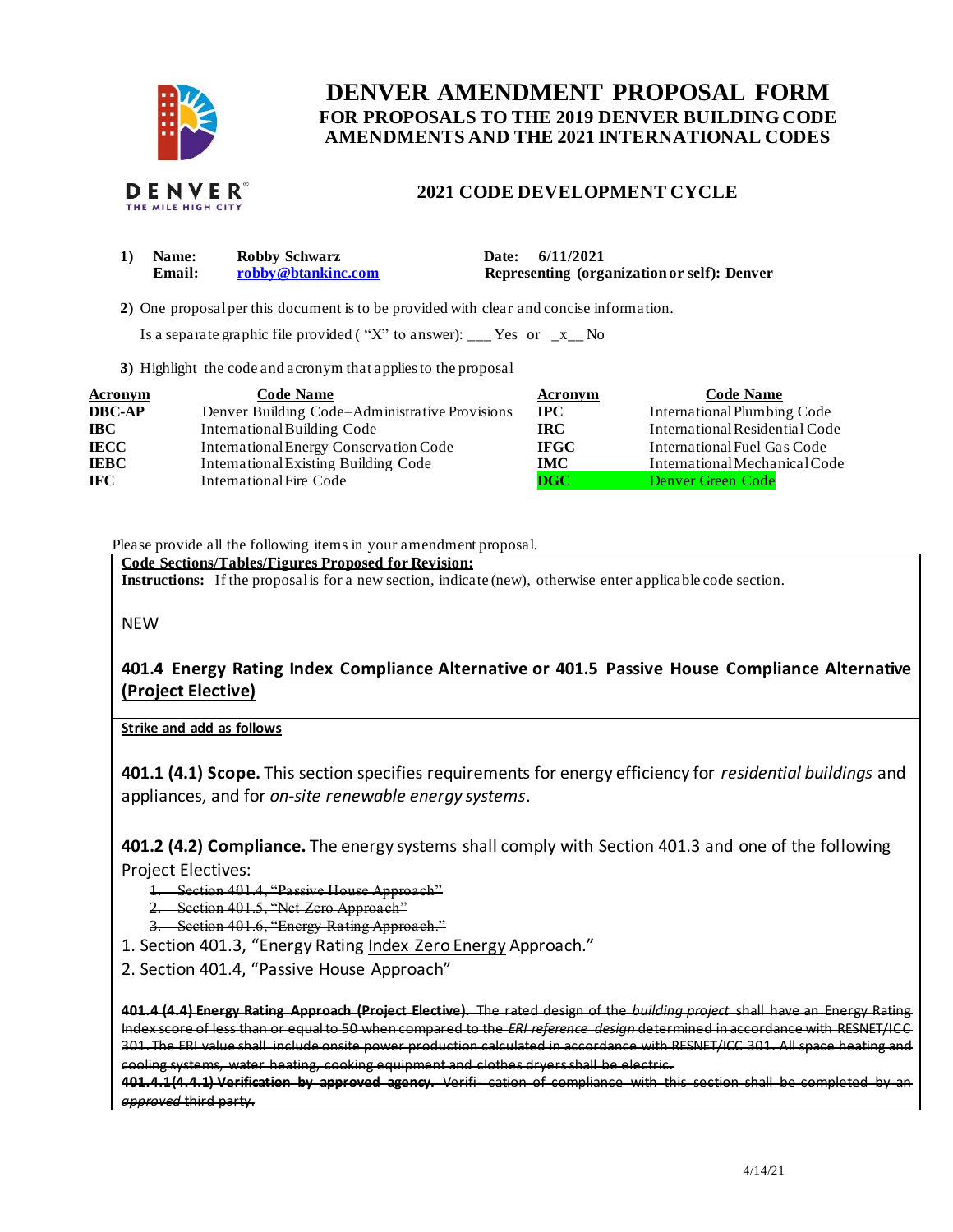**401.4.2(4.4.2) Documentation.** Documentation showing how the ERI for the *residential building* was determined shall be in accordance with Sec- tions 401.4.2.1 and 401.4.2.2. Additional documentation shall be provided in accordance with Section 401.4.2.3.

 **401.4.2.1(4.4.2.1) Compliance software tools.** Soft- ware tools used for determining ERI shall be Approved Software Rating Tools in accordance with RESNET/ ICC 301.

 **401.4.2.2(4.4.2.2) Compliance report.** Compliance software tools shall generate a report documenting that the ERI of the rated design complies with Section 401.4 or 401.5. The compliance documentation shall include the following information:

- 1. Address or other identification of the residential building.
- 2. An inspection checklist documenting the build- ing component characteristics of the rated design. The inspection checklist shall show results for both the *ERI reference design* and the rated design, and shall document all inputs entered by the user necessary to reproduce the results.

 **401.4.2.3(4.4.2.3) Additional documentation.** The *building official* shallbe permitted to require the following documents:

- 3. Documentation of the building component char- acteristics of the *ERI reference design*.
- 4. A certification signed by the builder providing the building component characteristics of the rated design.
- 5. Documentation of the actualvalues used in the software calculations for the rated design.
- 6. Within 24 months of occupancy, documentation that on an annualbasis, the energy consumed on site by the  *building project* is equalto or less than that which was calculated for the rated design to comply with Section 401.4 or 401.5. *.*

 **401.5 (4.5) Net Zero Approach (Project Elective).** The rated design of the *building project* shallhave an Energy Rating Index score of less than or equal to 45 without OPP and 0 with OPP when compared to the *ERI reference design* determined in accordance with RESNET/ICC 301. The ERI value shall include onsite power production calculated in accordance with RESNET/ICC 301. The following conditions shall also be met:

- a. All space heating and cooling systems, water heating, cooking and clothes dryers shall be electric.
- b. The building or dwelling unit shall be tested and veri- fied as having an air leakage rate not exceeding two air changes per hour. Testing shall be conducted in accor- dance with RESNET/ICC 380, ASTM E779 or ASTM E1827 and reported at a pressure of 0.2 inch w.g.
- c. The building shall be provided with a heat recovery or energy recovery ventilation system. The system shall be balanced with a minimum sensible heat recovery efficiency of 65% at 32°F and at rated air- flow.

 **401.5.1 (4.5.1) Documentation and verification.** Build- ings shall comply with Sections 401.4.1 through 401.4.2.3.

### **Add NEW SECTION AS FOLLOWS:**

New residential buildings may choose a compliance alternative outlined in Section 401.4 or 401.5

R401.3 Energy Rating Index Zero Energy Compliance Approach

 **R401.3.1 Scope.** This section establishes criteria for compliance using an Energy Rating Index (ERI) analysis developed per ANSI/RESNET/ICC 301.

 **R401.3.2 ERI compliance.** Compliance based on the ERI requires that the rated design meets all of the following:

1. The requirements of the sections indicated within Table R401.3.

2. Maximum ERI values indicated in Table R401.3.1.

| <b>SECTION<sup>a</sup></b>       | <b>TITLE</b>                    |
|----------------------------------|---------------------------------|
| General                          |                                 |
| R401.2.5                         | Additional efficiency           |
|                                  | packages                        |
| R401.3                           | Certificate                     |
| <b>Building Thermal Envelope</b> |                                 |
| R402.1.1                         | Vapor retarder                  |
| R402.2.3                         | Eave baffle                     |
| R402.2.4.1                       | Access hatches and doors        |
| R402.2.8                         | <b>Basement Walls</b>           |
| R402.2.8.1                       | <b>Basement Wall Insulation</b> |
|                                  | Installation                    |

#### **REQUIREMENTS FOR ENERGY RATING INDEX TABLE R401.3**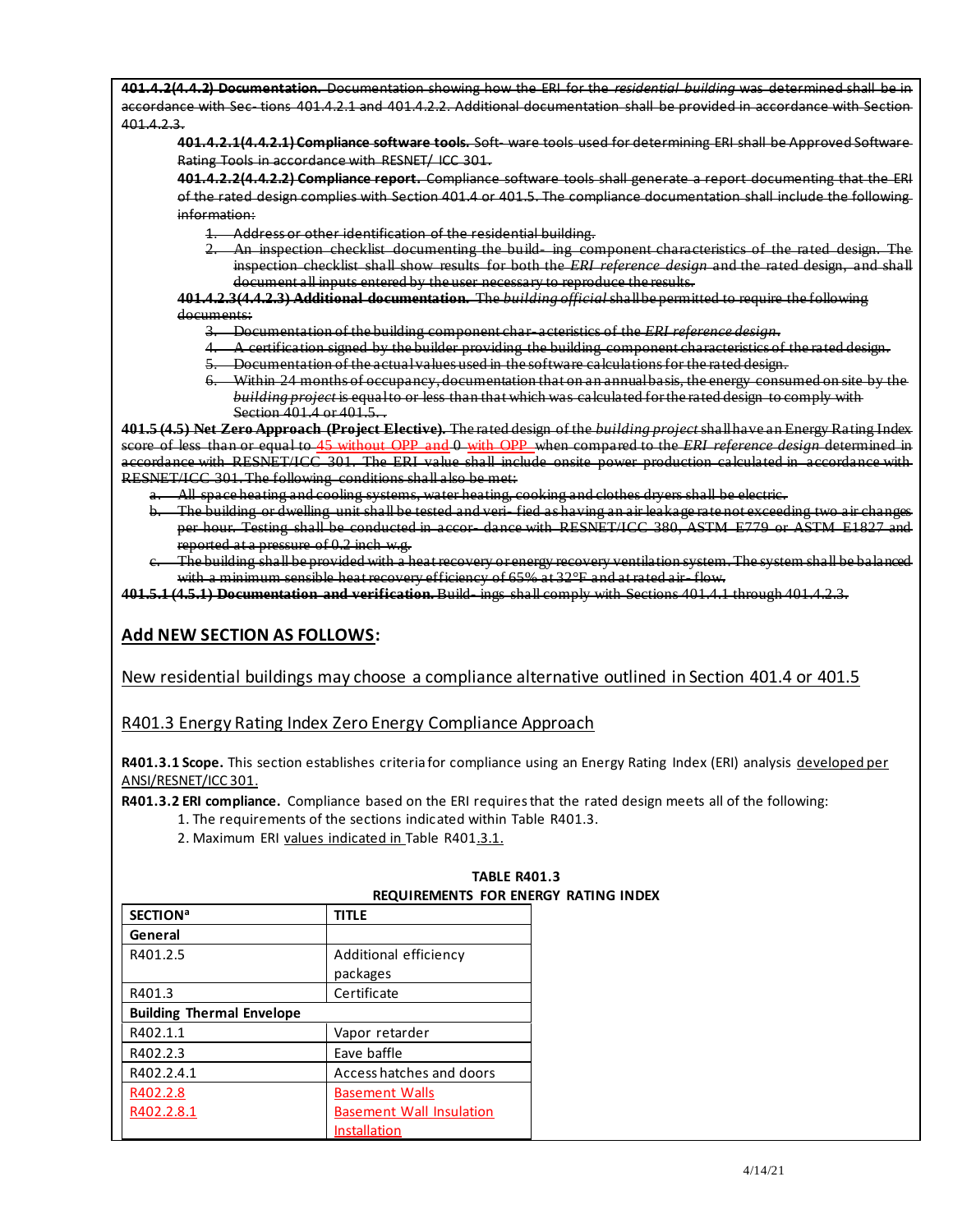| R402.2.9.1                                   | Slab-on-grade floor                 |
|----------------------------------------------|-------------------------------------|
|                                              | insulation installation             |
| R402.2.10.1                                  | Crawl space wall insulation         |
|                                              | installation                        |
| R402.4.1.1                                   | Installation                        |
| R402.4.1.2                                   | Testing                             |
| R402.4.2                                     | <b>Fireplaces</b>                   |
| R402.4.3                                     | <b>Fenestration air leakage</b>     |
| R402.4.4                                     | Rooms containing fuel               |
|                                              | burning appliances                  |
| R402.4.5                                     | <b>Recessed lighting</b>            |
| R402.4.6                                     | <b>Electrical and communication</b> |
|                                              | outlet boxes (air Sealed            |
|                                              | boxes                               |
| <b>Mechanical</b>                            |                                     |
| R403.1                                       | Controls                            |
| R403.2                                       | Hot water boiler                    |
|                                              | temperature reset                   |
|                                              |                                     |
| R403.3 except Sections                       |                                     |
| R403.3.2, R403.3.3 and                       | Ducts                               |
| R403.3.6                                     |                                     |
| R403.4                                       | Mechanical system piping            |
|                                              | insulation                          |
| R403.5.1                                     | Heated water calculation and        |
|                                              | temperature maintenance             |
|                                              | systems                             |
| R403.5.3                                     | Drain water heat recovery           |
|                                              | units                               |
| R403.6                                       | Mechanical ventilation              |
| R403.7                                       | Equipment sizing and                |
|                                              | efficiencyrating                    |
| R403.8                                       | Systems serving multiple            |
|                                              | dwellingunits                       |
|                                              | Snow melt and ice systems           |
| R403.9                                       |                                     |
| R403.10                                      | Energy consumption of pools         |
|                                              | and spas                            |
| R403.11                                      | Portable spas                       |
| R403.12                                      | Residential pools and               |
|                                              | permanent residential spas          |
| <b>Electrical Power and Lighting Systems</b> |                                     |
| R404.1                                       | Lighting equipment                  |
| 404.2                                        | Interior lighting controls          |
| R406.3                                       | Building thermal envelope           |

 **R401.3.3 Energy Rating Index.** The Energy Rating Index (ERI) shall be determined in accordance with the most recent publication of the ANSI/RESNET/ICC 301 standard.

 **R401.3.4 ERI-based compliance.** Compliance based on an ERI analysis requires that the *rated proposed design* and confirmed built dwelling be shown to have an ERI score without and with on-site power production (OPP) less than or equal to the appropriate value indicated in Table **R401.4.1** when compared to the *ERI reference design*.

## **MAXIMUM ENERGY RATING INDEX TABLE 401.4.1**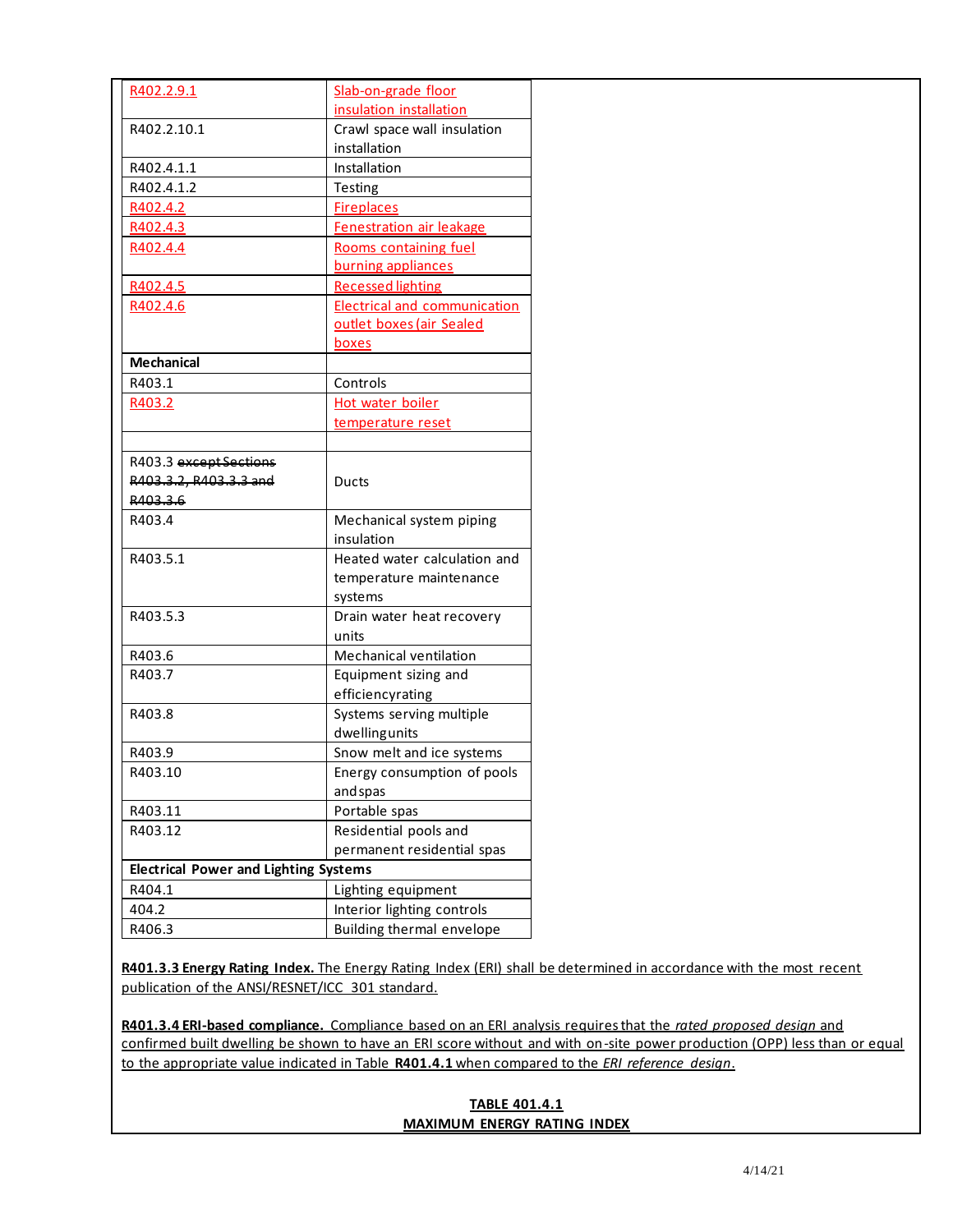| <b>CLIMATE ZONE</b> | <b>ENERGY</b><br><b>RATING INDEX</b><br><b>WITHOUT</b><br><b>RENEWABLE</b> | <b>ENERGY</b><br><b>RATING INDEX</b><br><b>WITH</b><br><b>RENEWABLE</b> |
|---------------------|----------------------------------------------------------------------------|-------------------------------------------------------------------------|
|                     |                                                                            |                                                                         |

 **R401.3.5 Verification by approved agency.** Verification of compliance with Section R401.3 as outlined in Sections /R406.3.2 and R406.3.4 shall be completed by an *approved* third party. Verification of compliance with **Table R401.3** shall be completed by the authority having jurisdiction or an *approved* third-party inspection agency in accordance with Section R105.4.

 **R401.3.6 Documentation.** Documentation of the software used to determine the ERI and the parameters for the *residential building* shall be in accordance with Sections R401.3.**6** through R401.3.9.

 **R401.3.6.1 Compliance software tools.** Software tools used for determining ERI shall be *Approved* Software Rating Tools in accordance with ANSI/RESNET/ICC 301.

 **R401.3.6.2 Compliance report.** Compliance software tools shall generate a report that documents that the home and the ERI score of the *rated design* complies with Sections R401.3.2, R401.3.3, R401.3.4. Compliance documentation shall be created for the proposed design and shall be submitted with the application for the building permit. Confirmed compliance documents of the built *dwelling unit* shall be created and submitted to the code official for review before a certificate of occupancy is issued. Compliance reports shall include information in accordance with Sections R401.3.6.2.1 and R401.3.6.2.2.

 **R401.3.6.2.1 Proposed compliance report for permit application.** Compliance reports submitted with the application for a building permit shall include the following:

1. Building Street address, or other *building site* identification.

2. Declare ERI on title page and building plans.

3. The name of the individual performing the analysis and generating the compliance report.

4. The name and version of the compliance software tool.

 5. Documentation of all inputs entered into the software used to produce the results for the reference design and/or the rated home.

 6. A certificate indicating that the proposed design has an ERI less than or equal to the appropriate score indicated in Table R406.5 when compared to the ERI reference design. The certificate shall document the building component energy specifications that are included in the calculation, including: component level insulation *R*-values or *U*-

factors; assumed duct system and building envelope air leakage testing results; and the type and rated efficiencies of proposed heating, cooling, mechanical ventilation, and service water -heating equipment to be installed. If on-site renewable energy systems will be installed, the certificate shall report the type and production size of the proposed system.

 7. When a site-specific report is not generated, the proposed design shall be based on the worst-case orientation and configuration of the rated home.

 R401.3.6.2.2 **Confirmed compliance report for a certificate of occupancy.** A confirmed compliance report submitted for obtaining the certificate of occupancy shall be made site and address specific and include the following:

1. Building Street address or other *building site* identification.

2. Declaration of ERI on title page and on building plans.

3. The name of the individual performing the analysis and generating the report.

4. The name and version of the compliance software tool.

 5. Documentation of all inputs entered into the software used to produce the results for the reference design and/or the rated home.

 6. A final confirmed certificate indicating that the confirmed rated design of the built home complies with Sections R406.2 and R406.4. The certificate shall report the energy features that were confirmed to be in the home, including: component-level insulation *R*-values or *U*-factors; results from any required duct system and building

envelope air leakage testing; and the type and rated efficiencies of the heating, cooling, mechanical ventilation, and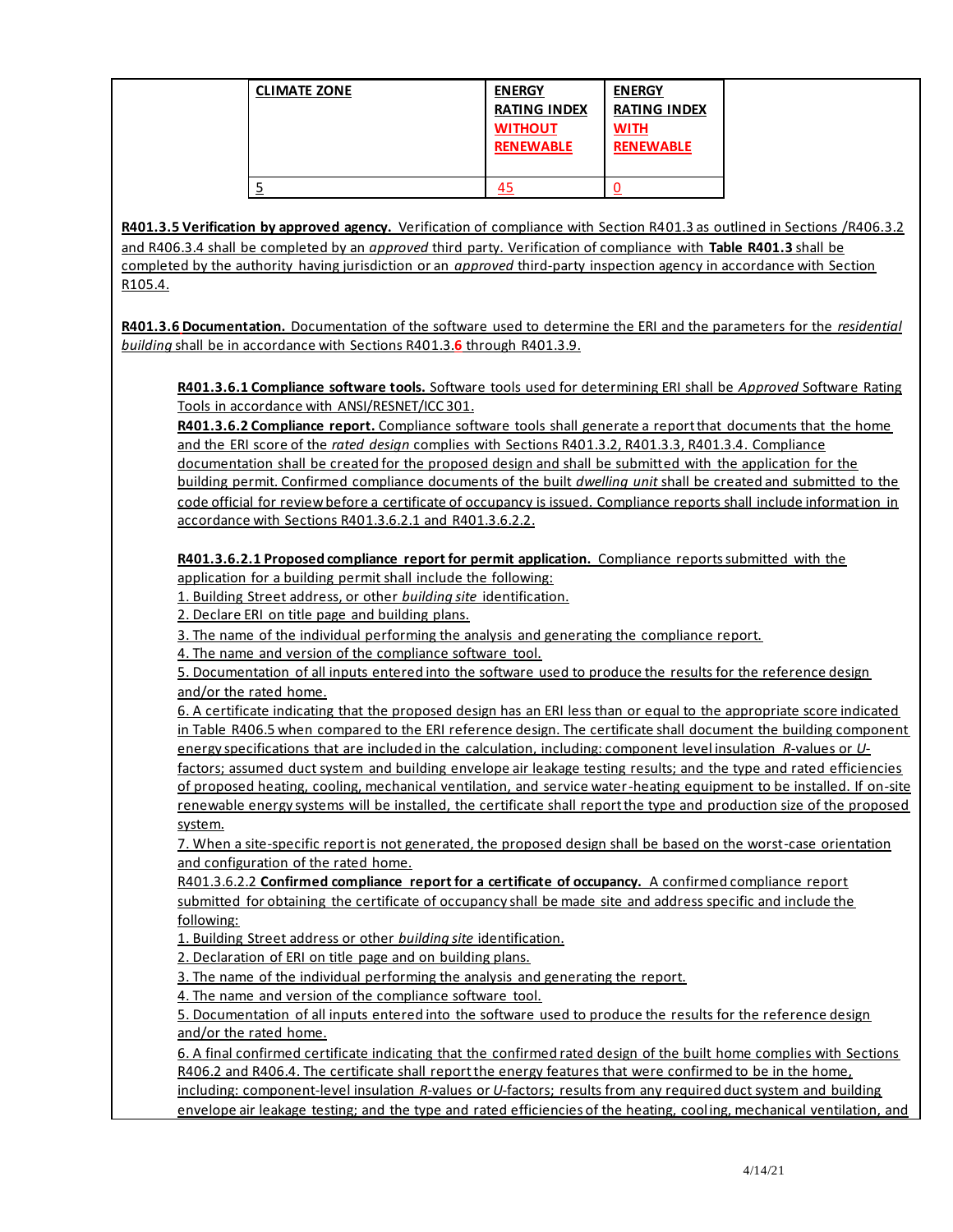service water-heating equipment installed. Where on-site renewable energy systems have been installed on or in the home, the certificate shall report the type and production size of the installed system.

 **R401.3.7 Renewable energy certificate (REC) documentation.** Where on-site renewable energy is included in the calculation of an ERI, one of the following forms of documentation shall be provided to the code official:

1. Substantiation that the RECs associated with the on-site renewable energy are owned by, or retired on behalf of, the homeowner.

2. A contract that conveys to the homeowner the RECs associated with the on-site renewable energy, or conveys to the homeowner an equivalent quantity of RECs associated with other rene wable energy.

**R401.1.3.8 Additional documentation.** The *code official* shall be permitted to require the following documents:

1. Documentation of the building component characteristics of the *ERI reference design*.

2. A certification signed by the builder providing the building component characteristics of the *rated design.* 

3. Documentation of the actual values used in the software calculations for the *rated design*.

 **R401.3.8 Specific approval.** Performance analysis tools meeting the applicable subsections of Section R401.3 shall be *approved*. Documentation demonstrating the approval of performance analysis tools in accordance with Section **R401.3.6.1**  shall be provided.

 **R401.3.9 Input values.** Where calculations require input values not specified by 2021 IECC Sections R402, R403, R404 and R405, those input values shall be taken from ANSI/RESNET/ICC 301.

 **401.4.1 Passive House Institute US (PHIUS) Certification.** Achieve certification with the PHIUS+ 2018 Passive Building Standard and provide documentation in accordance with Section 401.4.1.1

**401.4.1.1 Documentation.** Provide documentation to the *building official* demonstrating the following.

- 1. Prior to the issuance of a building permit, documentation of a PHIUS+ 2018 Certification Contract from PHIUS and a list of compliance features including the amount of renewable energy to be installed to achieve a zero-energy home.
- 2. Prior to the issuance of a certificate of occupancy, a copy of the final report submitted on a form that is approved by PHIUS to document compliance with the PHIUS+ 2018 Standard.

 **401.4.2 Passive House Institute (PHI) Certification.** Achieve certification with the PHI Passive House Standard and provide documentation in accordance with Section 401.4.2.1.

**401.4.2.1 Documentation.** Provide documentation to the *building official* demonstrating the following.

- 1. Prior to the issuance of a building permit, signed documentation from a PHI accredited Passive House Certifier of intent to certify the building and a list of compliance features, including the amount of renewable energy required to be installed to achieve a zero-energy home.
- 2. Prior to the issuance of a certificate of occupancy, a copy of the final report submitted on a form that is approved by PHI to document compliance with the Passive House Standard.

### **Supporting Information (Required):**

 The purpose of this proposal is to establish performance compliance alternative for the City of Denver's Green Code and metrics used to determine compliance with 2030 goal of zero energy homes. The proposal narrows the compliance alternative from 3 to two.

 The ERI compliance alternative proposal creates a maximum performance ERI score both without onsite power production (OPP) and with onsite power production (OPP). It also expands on requirement TABLE 401.3 that is used in the IECC to ensure installation requirements in the IECC are installed properly. It does this by requiring all things that are associated with installation that are required by the prescriptive path be installed when using this compliance alternative in the IECC and or the DGC.

 This proposal is based on research that has identified inconsistency with the IECC energy Rating Index to justify use of a non-modified ANSI/RESNET/ICC Standard 301 ERI score. It also recognizes that setting ERI compliance scores without and with OPP is a means to ensure a sound thermal envelope that is equal to the or better than the IECC prescriptive path yet offers designers and builders greater flexibility to specify energy features and building techniques to determine the most cost-effective way to achieve compliance.